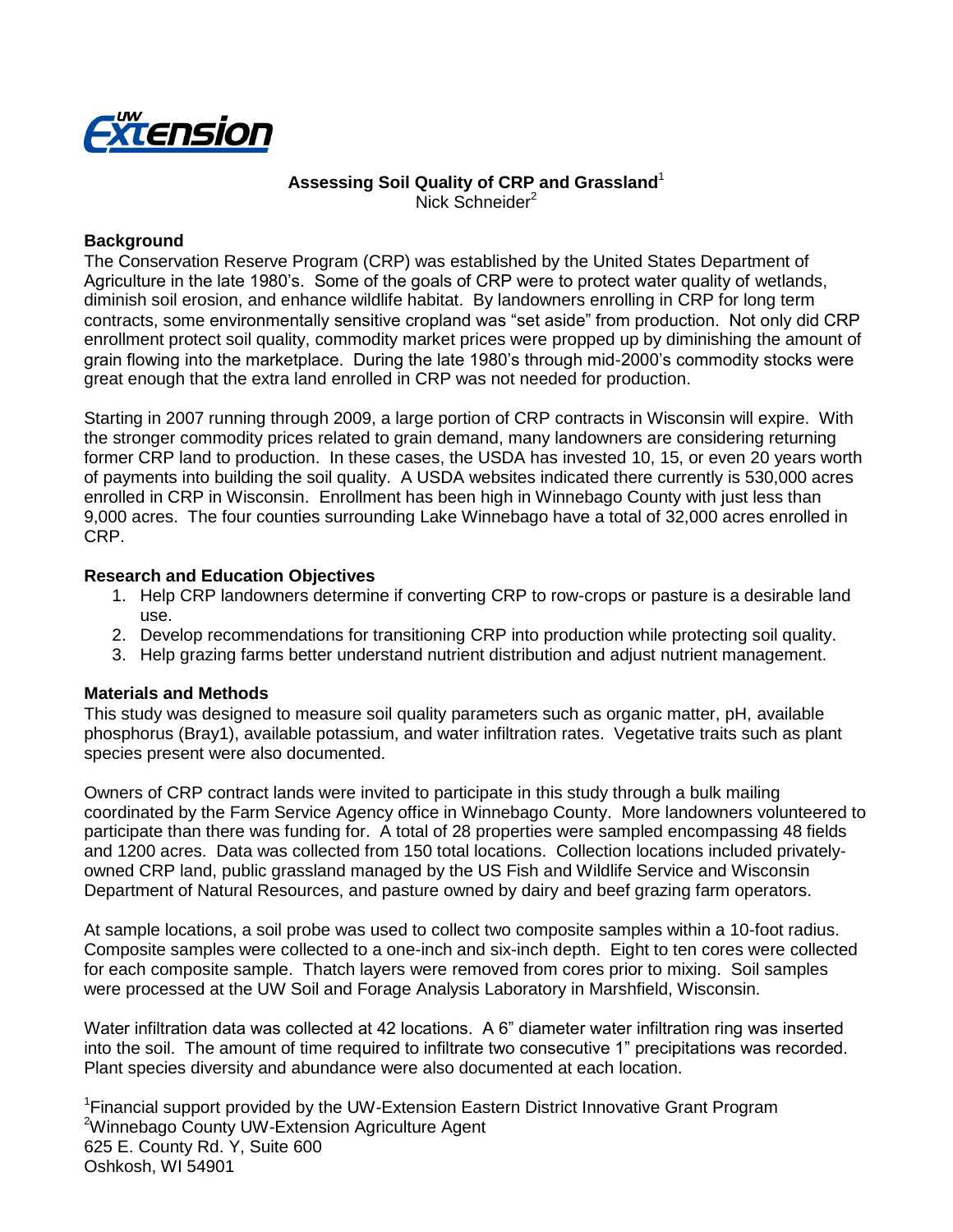Soil quality measurements were analyzed using STATISIX 9 software. Data was group for comparison in a few different manners. Data was grouped by soil properties. Three soil series were grouped as muck soils: Adrian, Houghton, and Willette. Four soil series were grouped as sandy soils: Brems, Nebago, Morocco, and Tustin. Three soil series were grouped as high organic matter (>6%): Kaukauna, Poy, and Zittau. The remaining fifteen soil series with less than <6% organic matter were grouped together. Kewaunee, Hortonville, and Manawa soil series were the most prevalent.

Additional comparisons were made between dominant vegetation types. Locations managed under grazing are identified as "pasture". Upland clay loam, loam, and silt loam locations were divided into "established prairie" where warm season bunchgrass species such as big bluestem, switchgrass, and Indiangrass were abundant or "cool season grasses" dominated by the rhizomatous smooth bromegrass and Kentucky bluegrass. "Reed canarygrass" was examined as a fourth vegetative category since it overwhelmingly dominated muck and high organic matter locations. Reed canarygrass is known to perform better than other grass species when the soil is poorly drained.

### **Results and Discussion**

Since data is not available prior to establishment in grassland for the specific fields examined, soil quality data from the University of Wisconsin Soil Test Laboratory, [http://uwlab.soils.wisc.edu/madison/,](http://uwlab.soils.wisc.edu/madison/) is used as the reference for comparison. From 2000-2004, the average soil in Winnebago County contained 3.8% organic matter, 52 ppm phosphorus, 134 ppm potassium, and a pH of 6.8. From 1986- 1990, around the time of grassland establishment, the average soil in Winnebago County contained 3.8% organic matter, 38 ppm phosphorus, 125 ppm potassium, and a pH of 7.1.

### *Organic Matter*

Grassland and CRP are often touted as a means to sequester carbon which has the potential to diminish atmospheric CO2. Soil quality is significantly improved when carbon is held in the soil as organic matter. Muck soils clearly had the greatest percentage of soil organic matter with 31% and were dominated by reed canarygrass vegetation. Since muck soils clearly have different soil properties and are unlikely to be converted to cropland, a second group of analysis was preformed excluding muck soils. As demonstrated in Figure 1, soil group influenced the amount of organic matter with sandy soils containing the least organic matter and low-lying clay loam soils such as Zittau and Poy series with nearly three times as much organic matter. In Figure 1 and 2, data points with different letters are significantly different at a 90% confidence interval.

Figure 2 focuses more closely on vegetation types. Due to the close relationship between reed canarygrass and wet soil conditions, reed canarygrass locations clearly had the greatest organic matter. Pasture and established prairie had similar organic matter content at 4.1% and 3.9%, respectively. Locations with cool season grasses had a higher organic matter than prairie grass locations. Since Winnebago County has an average organic matter of 3.8%, these pasture and prairie grasses locations appear to be only slightly higher in organic matter than typical local soils. Data suggests organic matter in the upper six-inches of soil increases more with rhizomatous grasses than

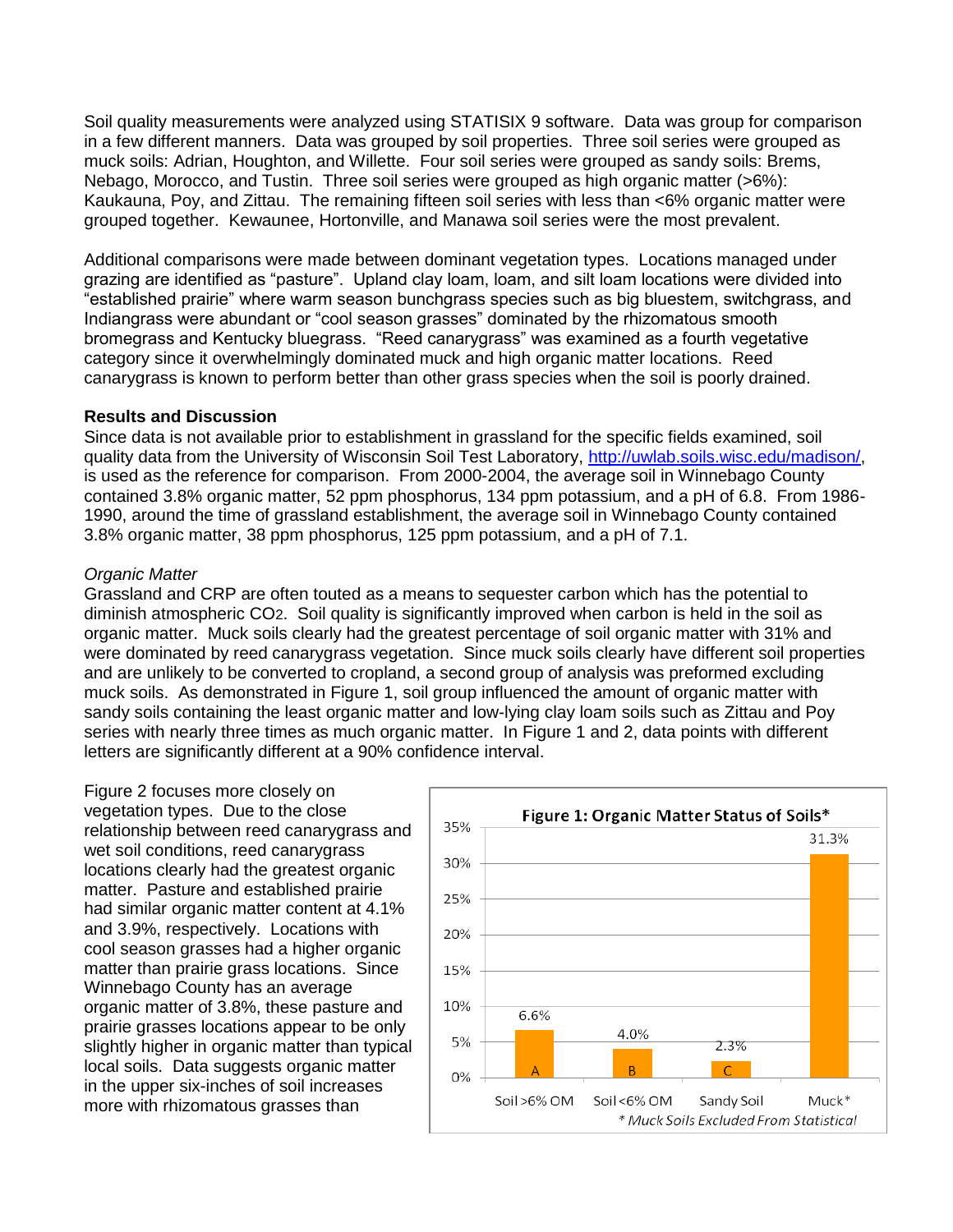

bunchgrass; however, the organic matter change at depths greater than six-inches is not known.

#### *pH* While there were differences in pH, all soil and vegetation groups had appropriate pH for growing most crops, CRP, and forages. Sandy soils had the lowest pH at 6.5. The average pH of all other environments was between 6.8 and 7.4. While all fields should be soil sampled prior to transitioning to cropland, it is unlikely pH will create an obstacle to producing typical grassland or crop growth in Winnebago County.

# *Phosphorus and Potassium*

Differences in fertility between soil groups and vegetation groups are shown in Table 1. Outliers with greater than 70 ppm P2O5 or 200 ppm K2O have been removed from the statistical analysis conducted for Table 1. Ninety percent of the outliers were collected from high traffic pastures. These pastures will be discussed separately. Among soils, sandy soils were the only group to have greater phosphorus content. Pasture had greater phosphorus content than the other vegetation groups at 25 ppm. There is a close relationship between sandy soils and pasture because 86% of sandy soil samples were from pasture. Manure deposition from grazing livestock appears to have cycled phosphorus back to the soil efficiently.

Over all grassland environments examined, available phosphorus is much less than typical Winnebago County soils which averaged 52 ppm between 2000 and 2004. While soil fertility data is not available for these fields prior to grassland establishment, it is assumed there was some decline in available phosphorus where no livestock is present. The University of Kentucky found similar results in CRP research with pH and potassium remaining relatively constant during 10 years while phosphorus dropped considerably (Johnson and Quarles). According to interpretation categories established by "A2809 Nutrient application guidelines for field, vegetable, and fruit crops in Wisconsin" 55% of locations had soil test phosphorus below optimum for corn grain or other similar nutrient demand crops.

Soils with less than 6% organic matter had the highest available potassium at 112 ppm while muck soils had the least potassium with 63 ppm. Locations with cool season grasses had more available potassium than all other vegetation types. When high traffic pastures were removed from analysis, all remaining pastures and locations with established prairie or reed canarygrass had similar potassium between an average of 84 and 89 ppm. On average, potassium content was optimum for growing most crops; however ¾ of samples with "low" or "very low" potassium were collected from pastures. Considering numerous low potassium samples and the high fertility outliers were from pastures, data indicates uneven nutrient distribution on grazing farms. Samples collected from pastures had a standard deviation for phosphorus and potassium twice as large as the other vegetation types; thereby confirming greater nutrient variability across pastures. Overall soil test potassium was modestly lower than the county average of 134 ppm; however this would not create a crop production challenge for corn grain at most locations because less than ¼ of locations had below optimum potassium.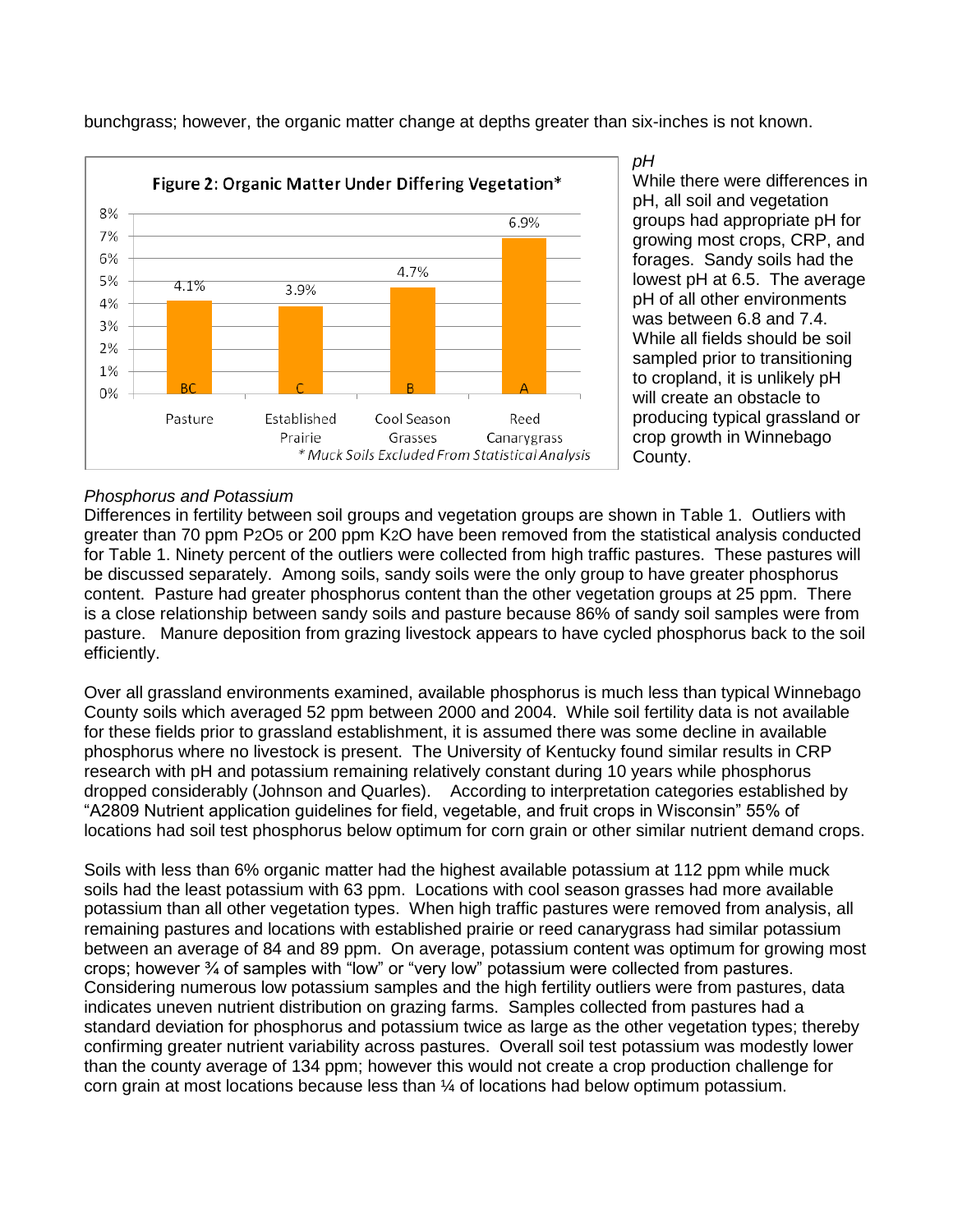| Samples collected near barns                                       | Table 1. Phosphorus and Potassium of Soil and Vegetation Groups |                |             |
|--------------------------------------------------------------------|-----------------------------------------------------------------|----------------|-------------|
| or close to pasture gates                                          | <b>Soil Group</b>                                               | $P_2O_5$ (ppm) | $K2O$ (ppm) |
| frequently had excessively high                                    | Soil >6% OM                                                     | 19             | $90*$       |
| nutrient contents. Phosphorus                                      | Soil <6% OM                                                     | 19             | $112**$     |
| was as high as 170 ppm and<br>potassium as high as 500 ppm         | Sandy Soil                                                      | $38*$          | $85*$       |
| in these locations. Based on                                       | <b>Muck</b>                                                     | 12             | 63          |
| stocking rates, between five and<br>twelve tons of manure per acre | Vegetation                                                      |                |             |
| should have been deposited on                                      | Pasture                                                         | $25*$          | 86          |
| pastures if evenly distributed.                                    | <b>Established Prairie</b>                                      | 16             | 84          |
| The average nutrient credit from                                   | <b>Cool Season Grasses</b>                                      | 16             | $110*$      |
| manure was 26 lbs/a nitrogen,<br>30 lbs/a phosphorus, and 60       | Reed Canarygrass                                                | 15             | 89          |
| Ibs/acre potassium.                                                | **,* Indicate significant differences at P(0.10)                |                |             |

# *Soil Stratification*

Nutrient, organic matter, and pH stratification was common throughout sample locations; however, there was considerable variability between sampling locations. On average, organic matter was 25% higher in the top-inch of soil compared to the six-inch sample depth. Muck soils had 7% more organic matter in top-inch, sandy soils had 18% more organic matter in the top-inch, soils with less than 6% organic matter had 25% more organic matter in the top-inch, and high organic matter soils had 31% more organic matter in the top-inch. Excluding mucks, soils with higher 6" organic matter had greater accumulation of organic matter near the soil surface. This may be related to poorly drained conditions most often found in these soils which slow the rate of organic matter decomposition. Vegetation type did not influence organic matter stratification at top-inch to six-inch depths.

Nutrient stratification was consistent across soil types and vegetation groups. All soils averaged 36% more available phosphorus in the top-inch of soil compared to a six-inch sample. Similarly, potassium averaged 28% higher in the top-inch of soil regardless of soil type or vegetation. This stratification indicates deeper nutrient placement is important if fertilizing for crop production but special nutrient application strategies are not needed based on soil group or grassland vegetation type. High traffic pastures and other outliers had a different stratification pattern than the other soils. Phosphorus was 9% less at the six-inch depth and potassium was 5% more. Hoof action or leaching of nutrients from manure may have contributed to the more consistent nutrient distribution across depths at these locations. Analysis indicated there were slight differences in stratification of pH; however, the difference from the top-inch to a six-inch sampling depth was less than 0.2 pH. Considering most soils had a pH near neutral, special management for addressing pH stratification would not be necessary in these soils.

# *Infiltration Rates*

Water infiltration rates, based on the second inch of water application, were very rapid. Table 2 describes the soil permeability classes historically used in soil surveying (USDA). Water inflitration

was rapid or very rapid at 76% of the locations (Figure 3). Rapid infiltration is a good indicator of high porosity. Macropores and worm channels facilitated rapid water infiltration.

| Table 2. Water Infiltration Rate and Class Guide |                   |                           |  |
|--------------------------------------------------|-------------------|---------------------------|--|
| Infiltration Rate                                | Infiltration Rate |                           |  |
| (minutes per inch)                               | (inches per hour) | <b>Infiltration Class</b> |  |
| $\leq$ 3                                         | >20               | Very Rapid                |  |
| 3 to 10                                          | 6 to 20           | Rapid                     |  |
| 10 to 30                                         | $2$ to 6          | <b>Moderately Rapid</b>   |  |
| 30 to 100                                        | $0.6$ to $2$      | Moderate (or slower)      |  |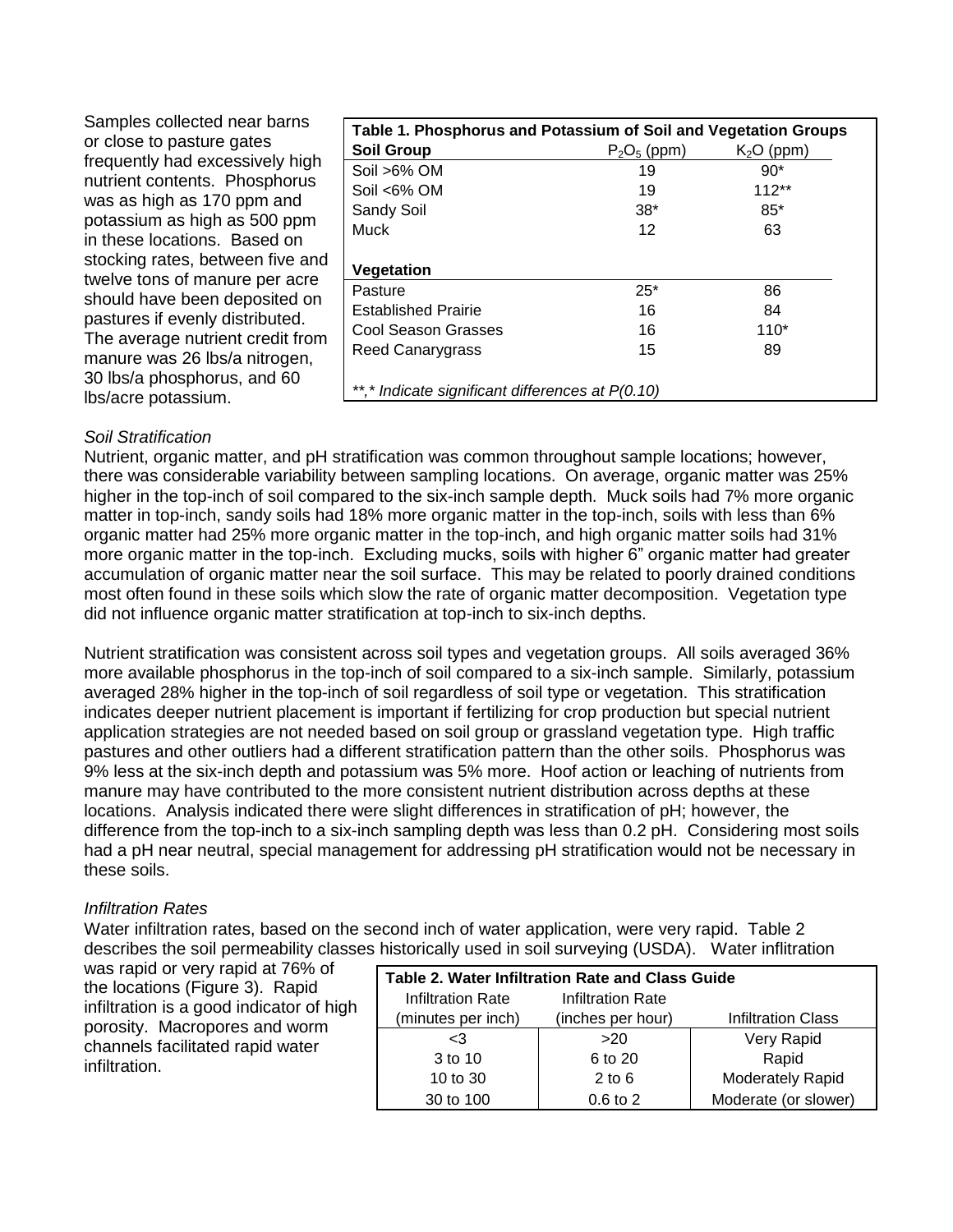

# **Management Recommendations**

### *For Continuing in Grassland*

CRP and grassland soils have modestly less nutrients than other lands; however, additional nutrients should not be needed if crop production is not planned. Grasses, forbs and legumes develop extensive root systems able to absorb nutrients from much lower in the soil profile than the six-inch sampling depth used in this study. While phosphorus frequently was low for corn production needs, 2/3 of the locations had optimum or higher phosphorus for CRP.

Continuing to avoid soil disturbance will allow earthworm and other soil organism to maintain excellent soil structure and digest organic matter. Earthworm population and soil organism communities are greater in untilled environments.

Control undesirable plant species. Numerous non-grazed locations had invasive plants such as Canada thistle, wild grape, and box elder. Follow herbicide recommendations in "A3646 Pest Management in Wisconsin Field Crops", mow field borders or weed patches, and utilized prescribed burns in accordance with local laws and NRCS recommendations.

# *For Pasture*

Invest in good perimeter fence. Interior fence can be adjusted later but perimeter fence is essential to establishing a long term grazing system. Utilizing Managed Intensive Grazing with frequent rotations helps improve performance of pasture. Seek assistance from a grazing planner to properly design the grazing system. Evaluate the forage species present and establish legumes or highly digestible grasses if they are lacking. Herbicide options such as fluazifop and sethoxidim are available to suppress grasses in preparation for interseeding legumes (Renz). pH should not be a problem for establishing pasture legumes. Most locations also had optimum or better potassium. If planting new legumes into the area, a starter phosphorus application may help improve establishment vigor, especially on areas where no manure has been deposited for numerous years. Once under active grazing, phosphorus should maintain from the manure.

Managing manure and nutrient distribution is challenging on grazing farms. Nutrients tend to be highly concentrated in pastures near the farmstead, near gates and lanes, and near water or shade yet can be very low in distant parts of a pasture. Some strategies that may help improve nutrient distribution include:

- Use portable water sources.
- Move animals frequently.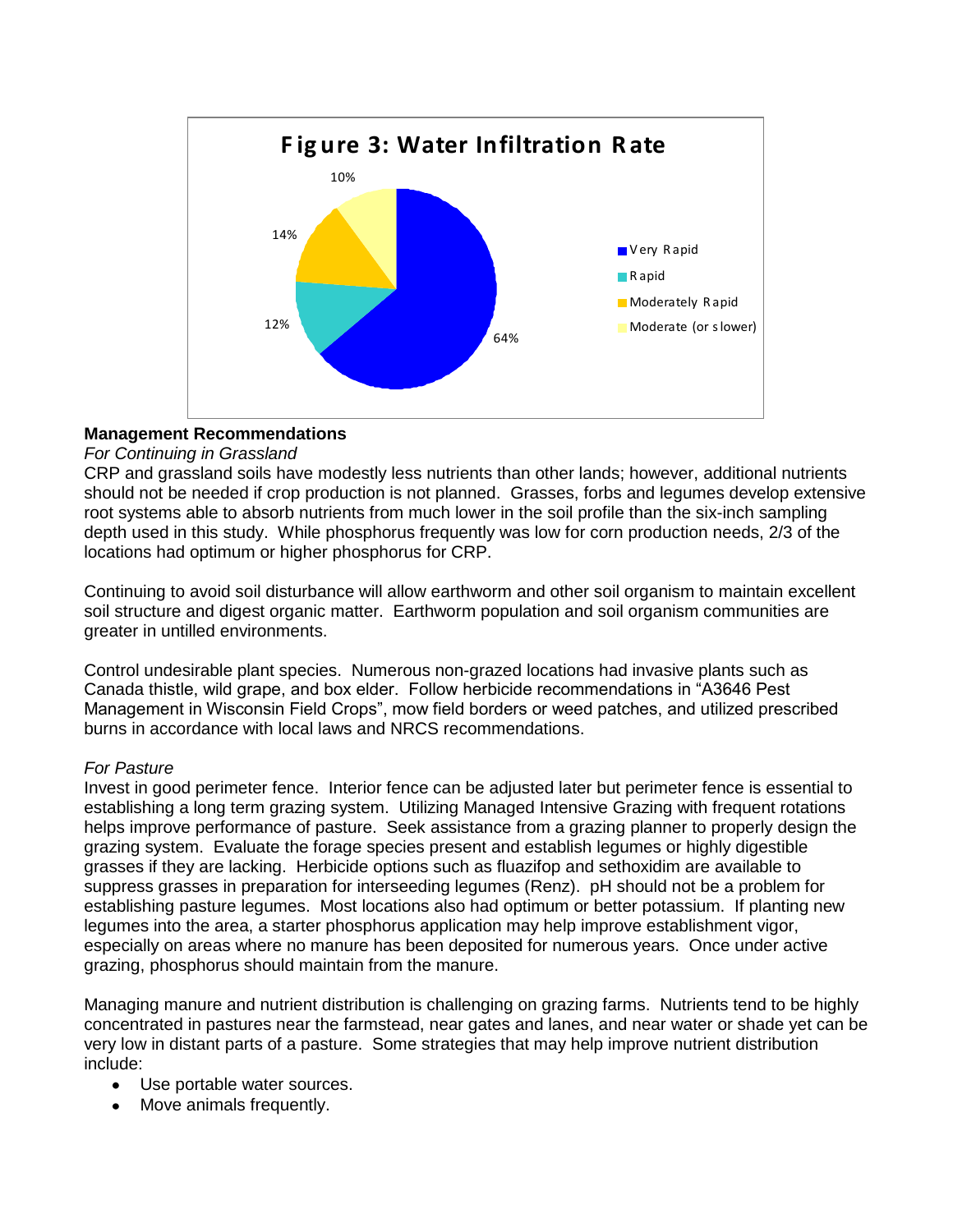- Keep paddock sizes small.
- Move animals through pasture rather than lanes when weather permits.
- Have designated sacrifice areas where manure can be scraped and re-spread.
- Rotate outwinter and feeding areas.
- Apply fertilizer according to A2809 recommendations.

### *For Organic Certification*

Former CRP land may be convenient locations for organic certification since disallowed inputs likely have not been applied for three years prior to transitioning. If herbicides, many commercial fertilizers, or treated seeds of any type had been applied to the land within three years, land will not be eligible for organic certification. There are a few dilemmas with converting former CRP into organic land. Since there will likely be undesirable vegetation, weed control will be difficult without herbicides. This may force an organic farm operator to resort to tillage to clear invasive plants, which will destroy much of the soil quality gains achieved while in CRP. Grazing or forage production may be the organic practice best suited for maintaining soil quality. Low phosphorus will also create a problem. Since there are few organic phosphorus fertilizer sources, manure applied over numerous years may be needed to bring the soil phosphorus to optimum levels.

# *For Converting to Row Crops*

Ask "Why was this land enrolled in CRP in the first place?" Fields were entered into CRP for a variety of reasons. Most often it was to reduce erosion or address water concerns. Considering Winnebago County has numerous somewhat poorly drained and poorly drained soils, it is likely many of the CRP fields were enrolled because of repeated soil wetness problems. When factoring the low soil fertility and potential moisture problem of some fields, it might not be worth the hassle and cost to convert them back to cropland. Collect soil samples prior to killing the existing vegetation and prepare an example nutrient management plans in order to assess the cost of nutrients needed for optimum crop production.

Consider using no-till planting. This may be counter-intuitive, but leaving the land untilled will help water infiltration. Sixty-four percent of soils had 1" of water infiltrate in less than 3 minutes. Earthworms have invested twenty years of effort to build soil porosity. Many soil quality gains related to porosity will be destroyed or altered by tillage. Numerous research summaries and no-till farmers recommend no-till as an excellent way to return these fields to crop production. Research in Grant County, WI determined no-till was a "satisfactory practice" to convert CRP land to corn, provided the effects of grass residues were minimized (Wolkowski). In some locations, surface roughness will be too great for no-till planting; thereby requiring tillage. If no-till is not an option, consider strip-tillage. Surface residue problems may be alleviated by strip-tillage.

Strategies for converting to cropland (Johnson and Quarles, Loux et. al. Eggers):

- 1. Try no-till for one year before deciding tillage is required.
- 2. Leave buffers around streams, field edges, and grassed waterways in place.

3. Mow in late summer the year before planting. Check with the USDA office to ensure this is not in violation of CRP contract obligations.

4. Scout for legume content. If legumes are present, it may reduce your nitrogen requirement. If only grasses are present, some nitrogen may be tied up in decomposition next spring.

5. Spray with a burn-down herbicide early in fall when regrowth is between 6" to 12".

6. Once plants are decaying, smooth out anthills and clumps of vegetation with a drag or very lightly surface disk.

7. Corn, soybeans, and small grains can all be successfully established with no-till. From an ease of establishment perspective, a CRP-soybean-corn-soybean recommendation is given by the University of Nebraska (Shapiro).